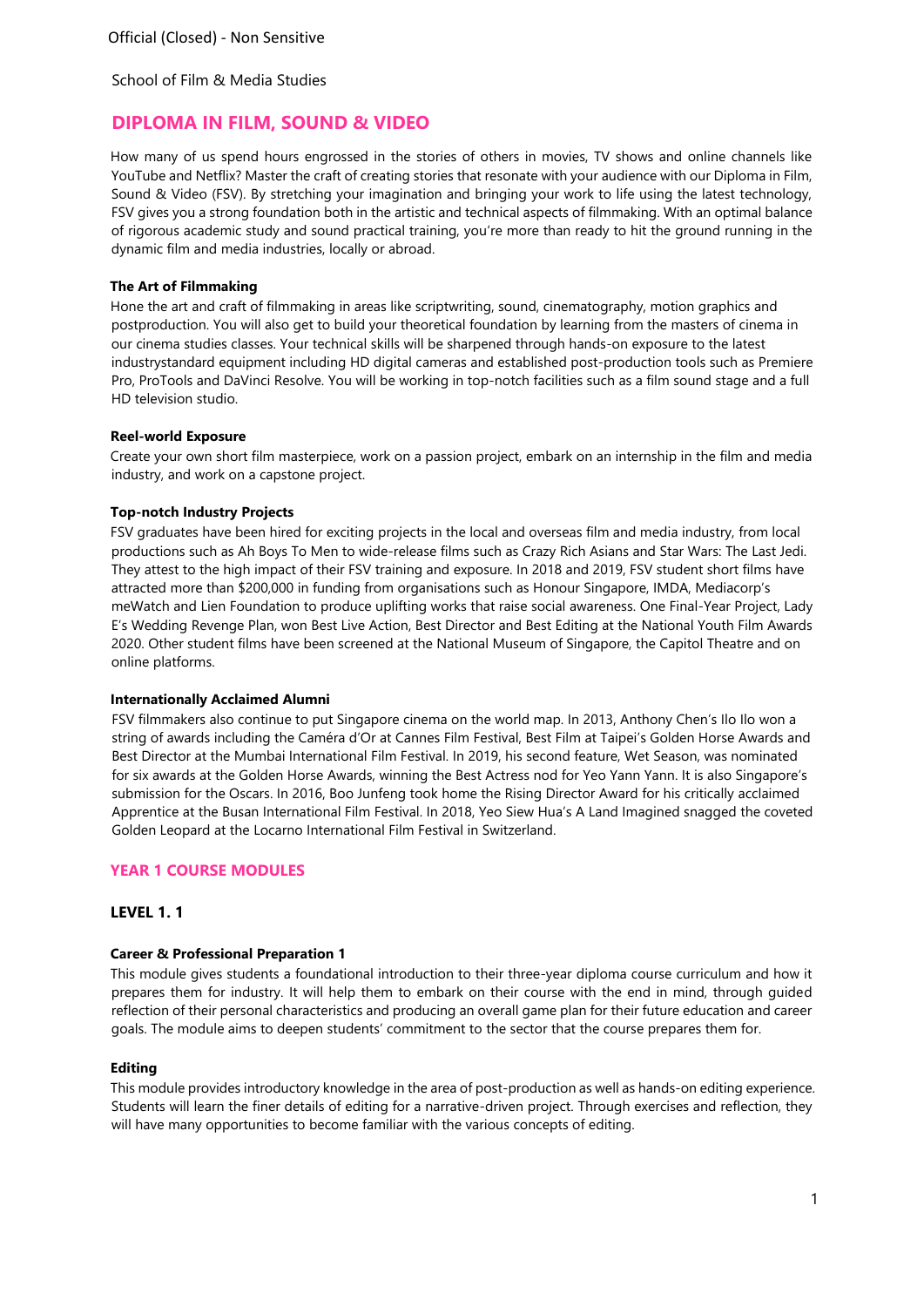## **Location Filmmaking**

This is a foundation subject introducing students to single-camera video production. The module aims to provide students with a basic theoretical and practical introduction to pre-production planning, single-camera operation, location lighting, grip work, sound recording and non-linear video editing. Students will gain a visual understanding of moving images and be able to combine them with simple soundtracks.

## **Producing**

This module introduces students to the scope of work and responsibilities of a Producer. Students will be introduced to the fundamentals of budgeting and scheduling, the film crew hierarchy, the basics of location scouting and local media law. This module will also include the mechanics of a script breakdown plus the process of content creation and pitching. At the end of this module, students will be able to present a production portfolio based on a given script.

## **Storytelling Techniques**

This module focuses on how students can create meaning through stories that reflect their own lives and imagination. Using a three-act dramatic structure, students develop compelling short story ideas with the basic storytelling tools of observation, memory and experience. Through written and oral exercises, as well as assignments, students learn to understand and apply good storytelling techniques – a critical skill for producers of film and other media.

## **LEVEL 1. 2**

## **Audio Technology**

Students are taught the knowledge and skills for audio production here. They will learn the basic principles and technical concepts of sound production and technology. Foundational production skills developed in recording, overdubbing, processing and mixing can be applied to produce audio for video, television, film, radio and music products.

### **Introduction to Film**

This foundation module examines the basic elements that comprise the study of film. These are film production, distribution and exhibition, film form, film genre, documentary and experimental cinema, film style and film criticism. Screenings, lectures and readings are designed to help students understand what makes a film look and sound the way it does. Students are also encouraged to analyse films as created objects, to prepare them for more advanced modules in film history and scriptwriting.

#### **Photography**

This module explores the technical and aesthetic aspects of still photography. Topics include the use of digital camera, exposure techniques, use of existing light, visual elements and principles of design in photography, concepts of composition, storytelling with pictures and photo-portfolio preparation.

# **TV Production**

Students are introduced to multi-camera studio production techniques and technical operations. Topics include TV studio camera operation and setup, studio lighting, audio and sound control, the character generator, teleprompting, vision mixing, digital effects and production roles. The module is designed to help students acquire the basic knowledge and skills to fill various studio positions competently. There is a focus on developing creativity and continuity in planning and executing live studio-based television programmes.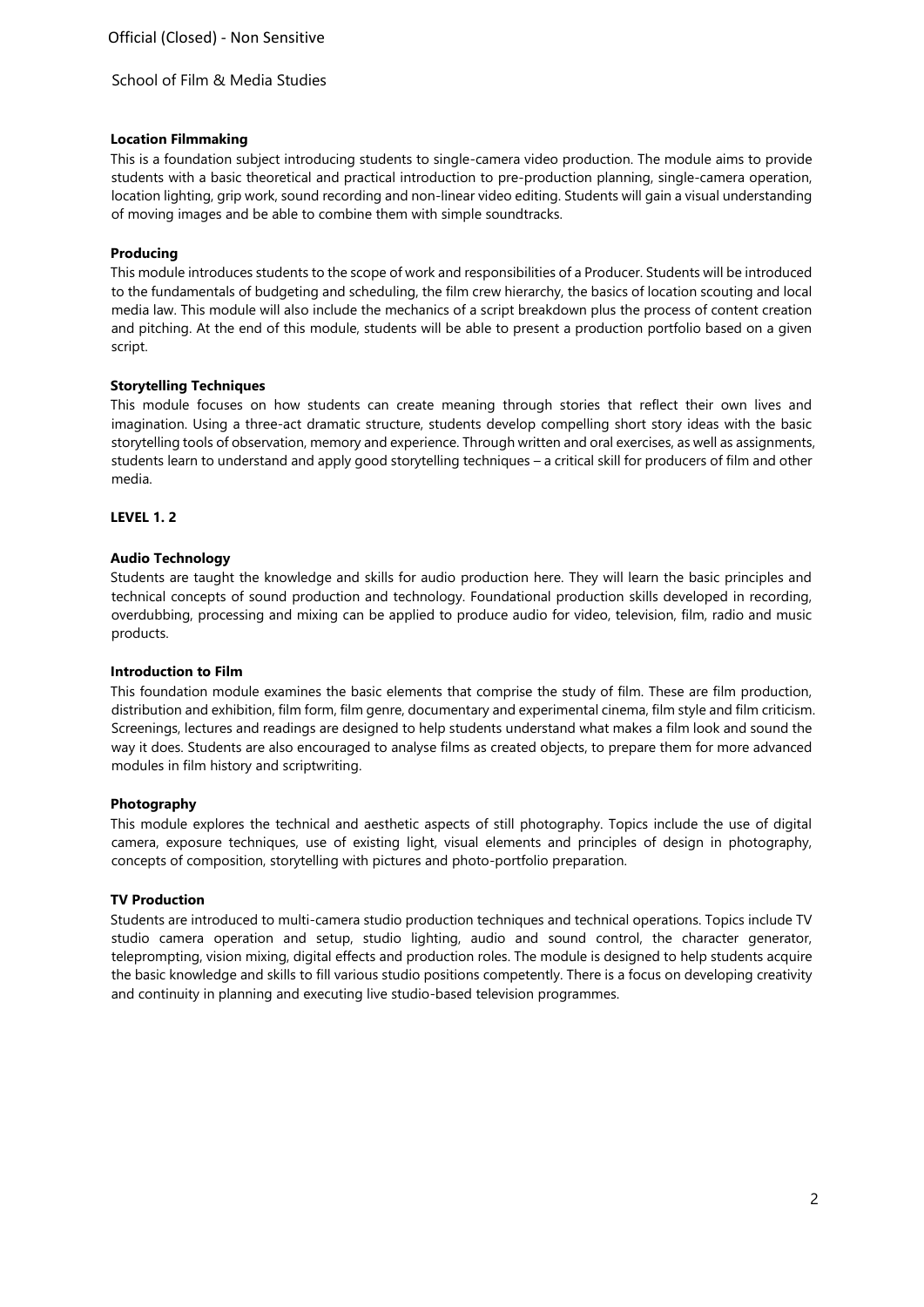# **YEAR 1 COURSE CURRICULUM**

| <b>Module Name</b>                  | <b>Credit Units</b> |
|-------------------------------------|---------------------|
| Level 1.1 (18 hours per week)       |                     |
| Career & Professional Preparation 1 | 1                   |
| Editing                             | 4                   |
| English Language Express*           | ΝA                  |
| Innovation Made Possible^           | 3                   |
| Location Filmmaking                 | 4                   |
| Producing                           | 3                   |
| Storytelling Techniques             | 3                   |
| Level 1.2 (20 hours per week)       |                     |
| Audio Technoloy                     | 4                   |
| Exploring Contemporary Issues^      | 3                   |
| Health & Wellness^                  | 1                   |
| Introduction to Film                | 5                   |
| Photography                         | 3                   |
| <b>TV Production</b>                | 4                   |

#### **Notes:**

^ For more details on Interdisciplinary Studies (IS) electives, please log on [to www.np.edu.sg/is](http://www.np.edu.sg/is) \* This module is only offered to students who are weaker in the English Language.

## **IS Modules**

The School of Interdisciplinary Studies (IS) delivers a broad-based curriculum, which nurtures a new generation of professionals with multidisciplinary skills and an innovative and entrepreneurial spirit to meet the challenges of a knowledge economy. IS offers both prescribed modules and electives to challenge boundaries. Prescribed modules develop students' competencies in core areas such as Communication, Innovation and Enterprise, Culture and Communication, and Personal Mastery and Development, while elective modules provide insights into Arts and Humanities, Business, Design, and Science and Technology.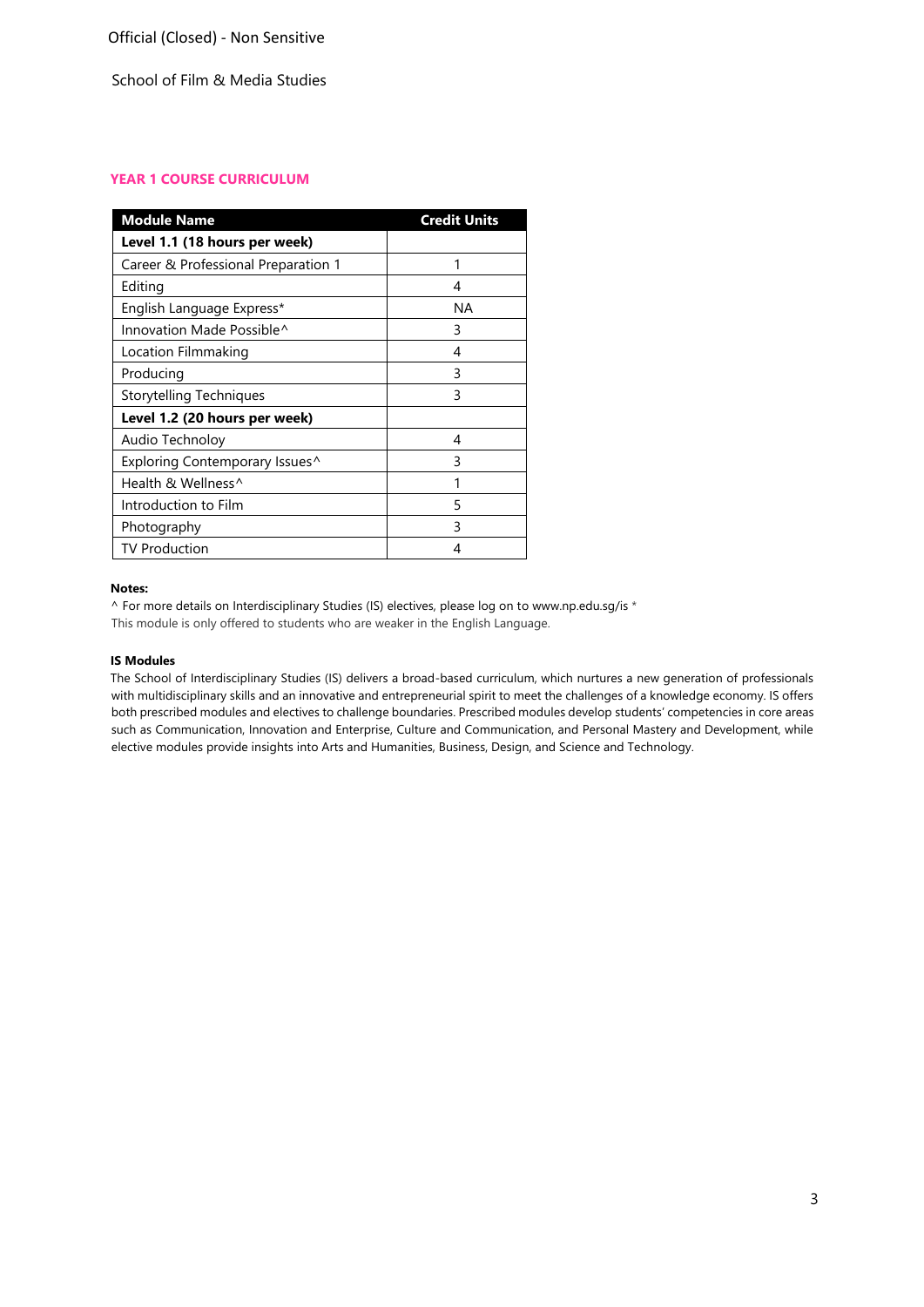Official (Closed) - Non Sensitive

School of Film & Media Studies

# **YEAR 2 COURSE MODULES**

# **LEVEL 2.1**

## **Cinematography**

Students gain a better understanding of the aesthetics and craft of cinematography with special concentration on practice, workflow and safety at a professional standard. The module aims to take learning outside the classroom with tutor-guided masterclasses conducted in locations that are researched and sourced by the students. This makes for more dynamic and active learning that mimics real-world conditions.

### **Documentary Production**

This module is designed to expose students to the practical, technical and theoretical issues in nonfiction filmmaking. Students will study different types of documentary storytelling and the appropriate use for each style. They will then work individually and later in groups to apply the technical skills and creative choices to shoot and edit their own video documentaries.

#### **Film History**

Film History is an introductory survey course that examines the social, technological and aesthetic history of filmmaking from its origins to the present. This course will emphasise critical, theoretical and historical perspectives in analysing film. Special attention will be placed on films and film movements outside the mainstream. The focus will be on the history of film from a Western perspective, primarily American and European.

## **Post-Production & Motion Graphics**

This module provides an opportunity to create motion graphics in post-production for intermediate level students who have mastered the fundamental principles and skills of editing and video production. Students will build up their capacity to create contents of motion graphics and train technical skills for post-production. Students will deal with the various concepts of motion graphics and workflows in post-production. This will help students prepare for their capstone projects in their final year.

#### **Scriptwriting**

Students learn to write screenplays for short films. Building on storytelling and visualisation techniques they acquired in Level 1, students are encouraged to develop stories from their own observations, memories and experiences. Writing exercises and assignments develop eventually into an 8- to 12-page screenplay, which may be expanded into projects in Level 3.

# **LEVEL 2.2**

#### **Advanced TV Production**

This module focuses on creating a deeper understanding and appreciation of nonfiction television productions. It is designed to introduce students to the practical and technical aspects of creating television programmes, particularly in the infotainment and info-education genres. Students will work in a team and be responsible for all aspects of production: from conceiving the show idea, to casting, scripting, production planning, budgeting, graphics, to recording programme segments in the studio and on location. They are also responsible for packaging the product using these segments.

#### **Asian Cinema**

The module introduces students to the art and business of Asian cinema. Students will explore the unique traditions of selected national cinemas of East-, South- and Southeast Asia. Against the backdrop of globalisation, they will also discover the unique histories and aesthetics of Asian film production.

#### **Career & Professional Preparation 2**

This second-year module is designed to equip students with the necessary skills to seek and secure work, as well as communicate their personal brand. The module will help students better understand their course-related media sectors and equip them with the necessary skills – written, verbal and presentation – to market themselves effectively when pursuing a career in the media industry.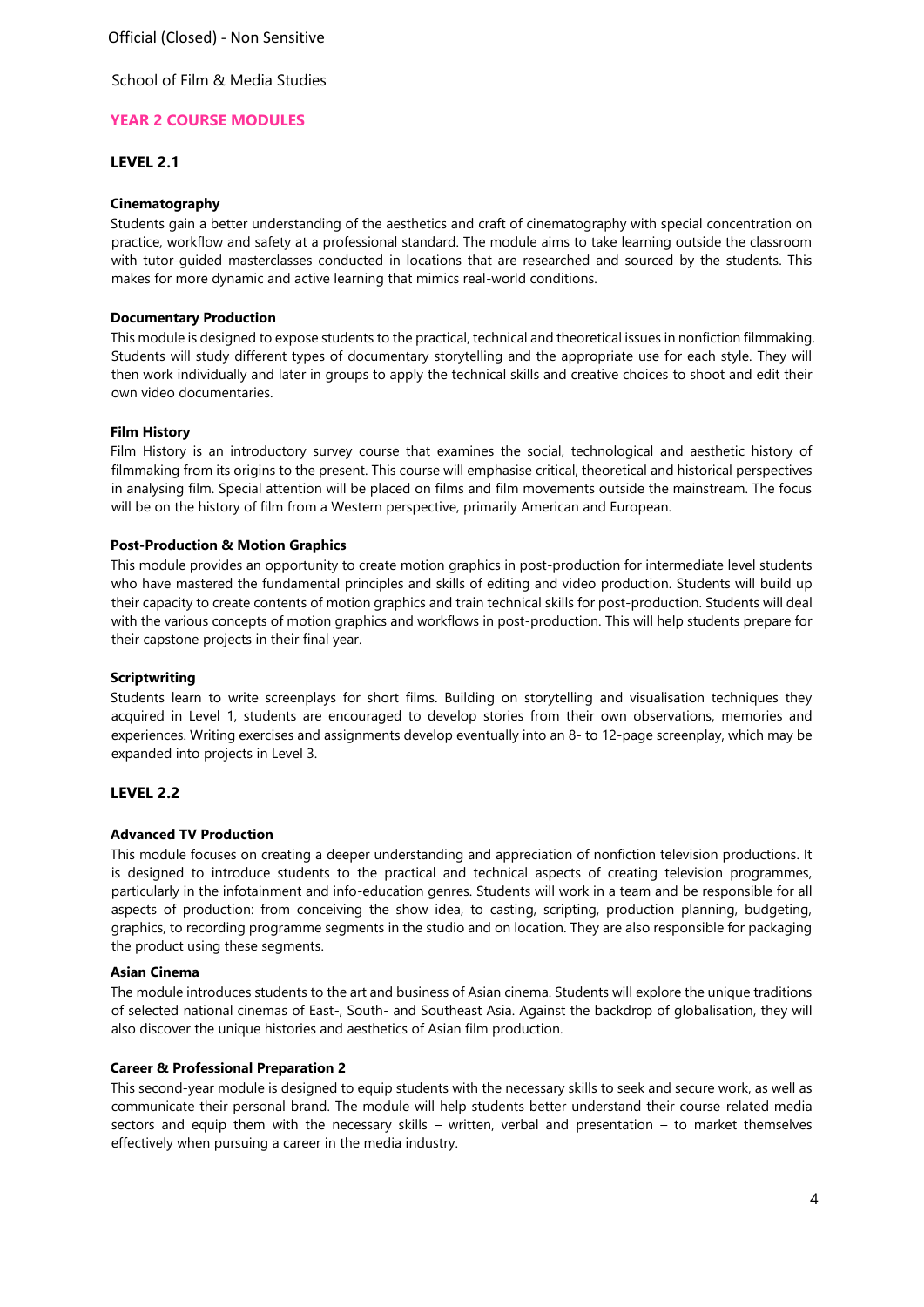## **Directing**

Students learn aspects of pre-scriptwriting, scene direction, completion of scriptwriting, script visualisation, preproduction, acting, blocking, direction, rehearsal and filming. The focus is on equipping students with the essential skills to become competent directors and to build a creative portfolio.

## **Intermediate Filmmaking**

Building on the conventions learnt in first-year modules Location Filmmaking and Storytelling Techniques, students delve to examine the craft deeper and discover principles that make for an affective film. This class is exploratory in nature and students chart their own learning journey through guided filming projects and intimate group discussions.

## **Sound Design**

Students will learn the basic knowledge and skills needed for capturing good sound on location in support of sound design. They will also learn how Sound Design can be used to complement and enhance films with the use of foley, voiceover and ADR. With an introduction to ProTools, students will be able to produce basic soundtracks for short films through location sound recording, sound design, editing and mixing.

# **YEAR 2 COURSE CURRICULUM**

| <b>Module Name</b>                     | <b>Credit Units</b> |
|----------------------------------------|---------------------|
| Level 2.1 (22 hours per week)          |                     |
| Cinematography                         | 4                   |
| Documentary Production                 | 4                   |
| Film History                           | 4                   |
| Post-Production & Motion Graphics      | 4                   |
| Scriptwriting                          | 4                   |
| World Issues: A Singapore Perspective^ | $\mathcal{P}$       |
| Level 2.2 (22 hours per week)          |                     |
| <b>Advanced TV Production</b>          | 4                   |
| Asian Cinema                           | 5                   |
| Career & Professional Preparation 2    | 2                   |
| Directing                              | 4                   |
| Intermediate Filmmaking                | 4                   |
| Sound Design                           | 3                   |

#### **Notes:**

^ For more details on Interdisciplinary Studies (IS) electives, please log on [to www.np.edu.sg/is](http://www.np.edu.sg/is)

#### **IS Modules**

The School of Interdisciplinary Studies (IS) delivers a broad-based curriculum, which nurtures a new generation of professionals with multidisciplinary skills and an innovative and entrepreneurial spirit to meet the challenges of a knowledge economy. IS offers both prescribed modules and electives to challenge boundaries. Prescribed modules develop students' competencies in core areas such as Communication, Innovation and Enterprise, Culture and Communication, and Personal Mastery and Development, while elective modules provide insights into Arts and Humanities, Business, Design, and Science and Technology.

**YEAR 3 COURSE MODULES** 

# **LEVEL 3.1**

# **Advanced Production**

Building on skills acquired in their first two years of study, students complete two short films that allow them to hone their abilities in writing, cinematography, lighting, sound recording, editing and sound mixing. The students will develop a conceptual knowledge of different film styles and enhance their understanding and competence in